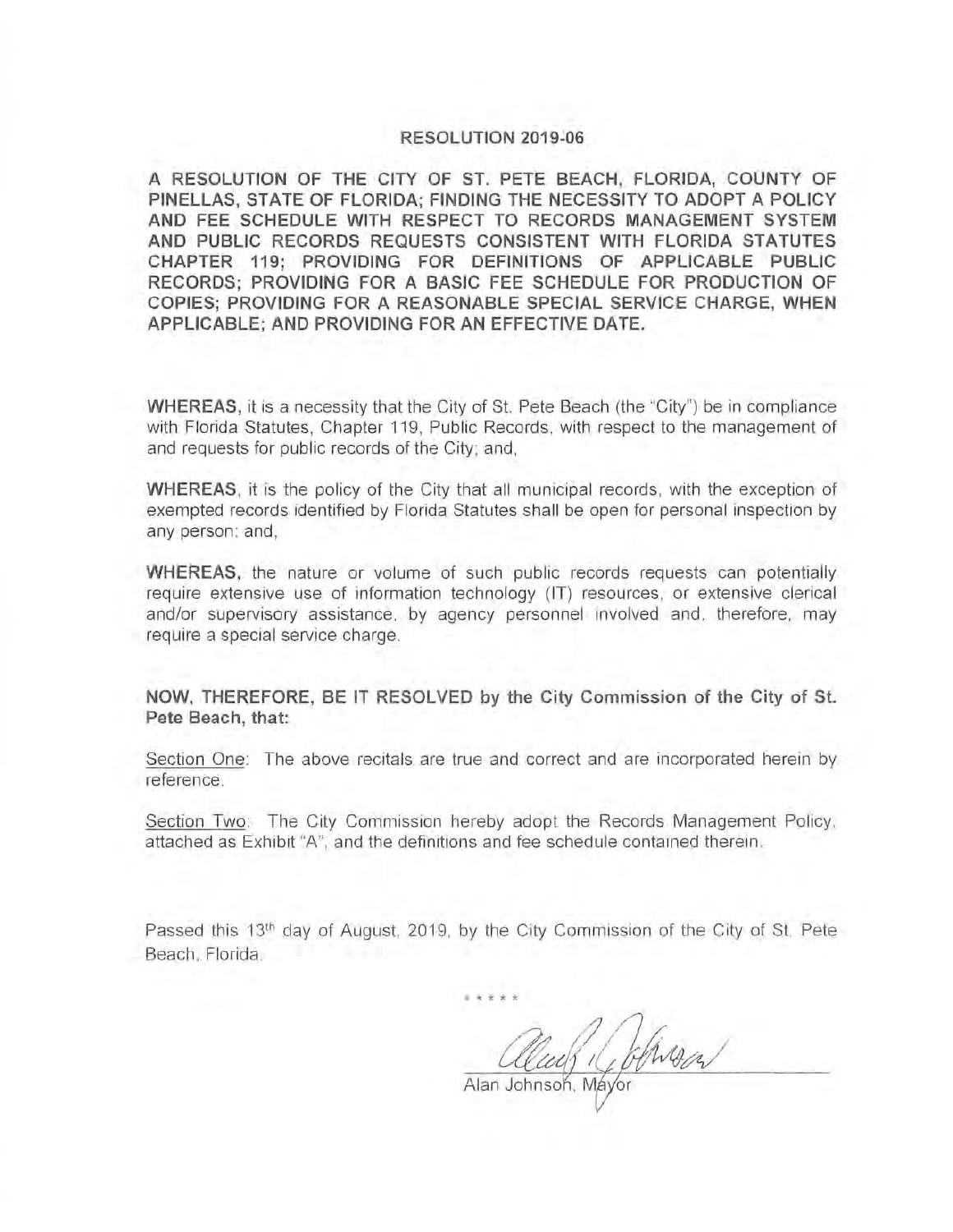Resolution 20 19-06 Page 2 of 2

ATTEST:  $0<sub>b</sub>$  $26$ Rebecca C. Haynes, City Clerk

APPROVED AS TO LEGAL FORM AND CORRECTNESS:

 $R_{\text{L}}$ 

Andrew Dickman, City Attorney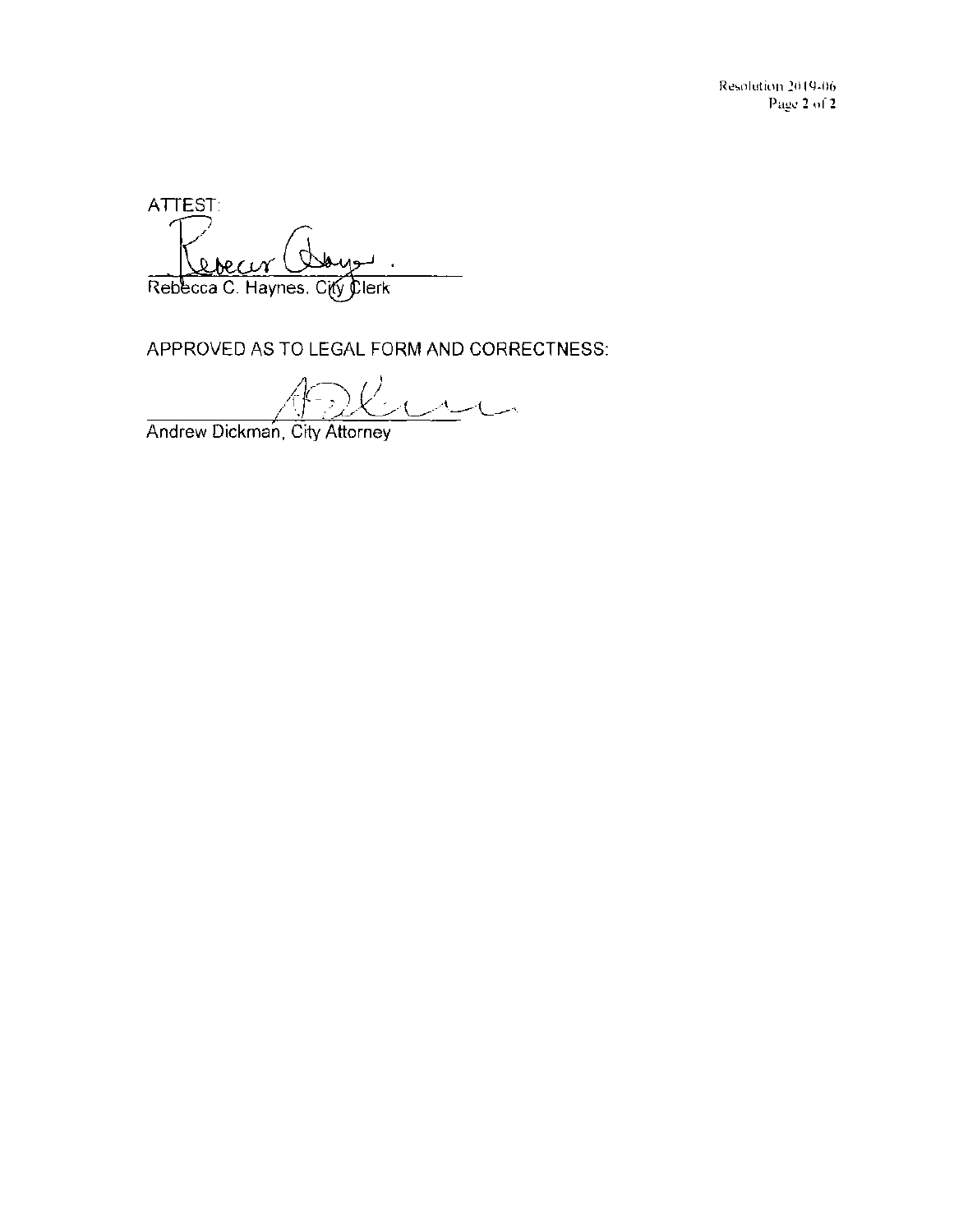"EXHIBIT A"



# **OFFICE OF THE CITY CLERK**

# **RECORDS MANAGEMENT MANUAL**

Revised August 2019

 $\sim 10$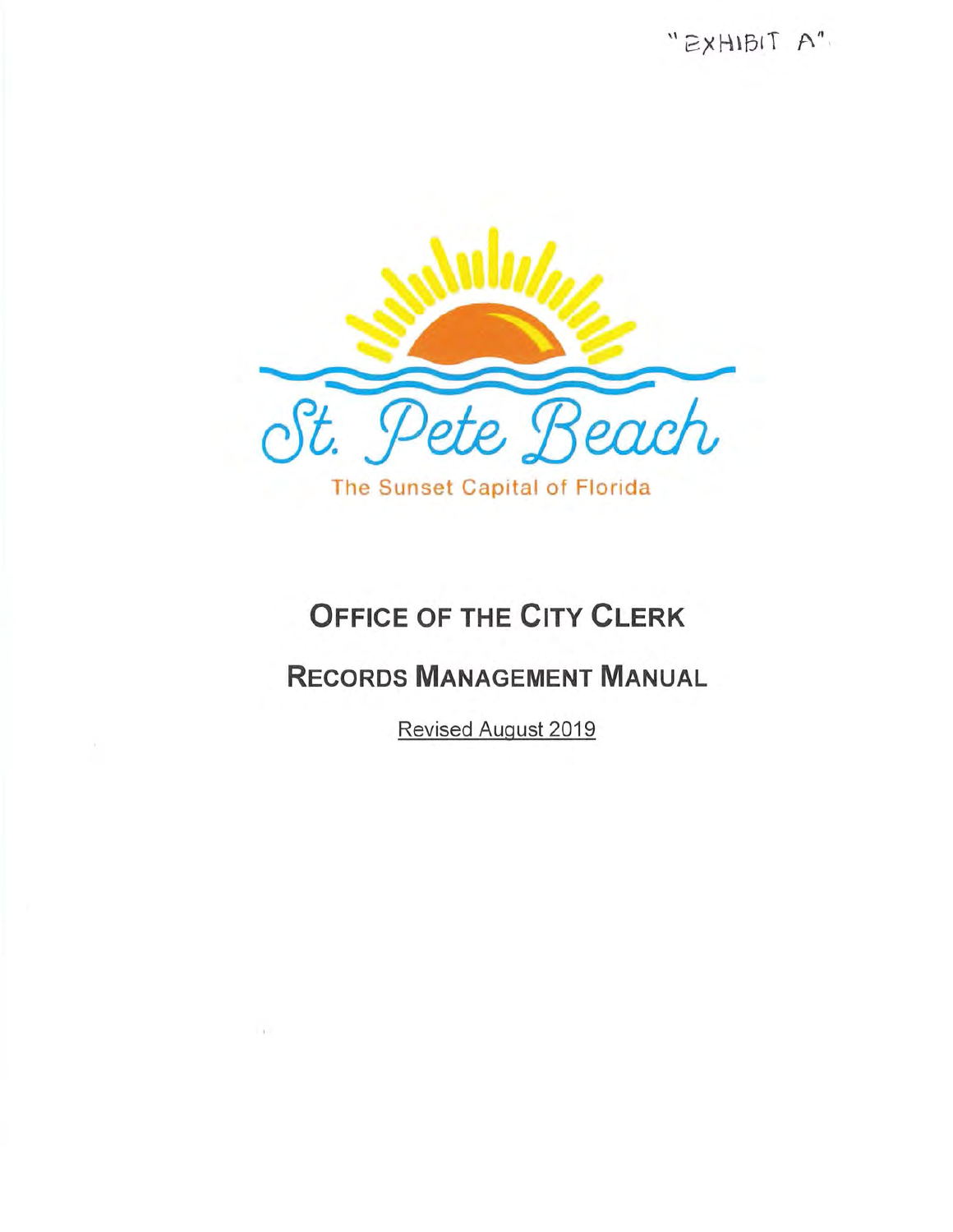# TABLE OF CONTENTS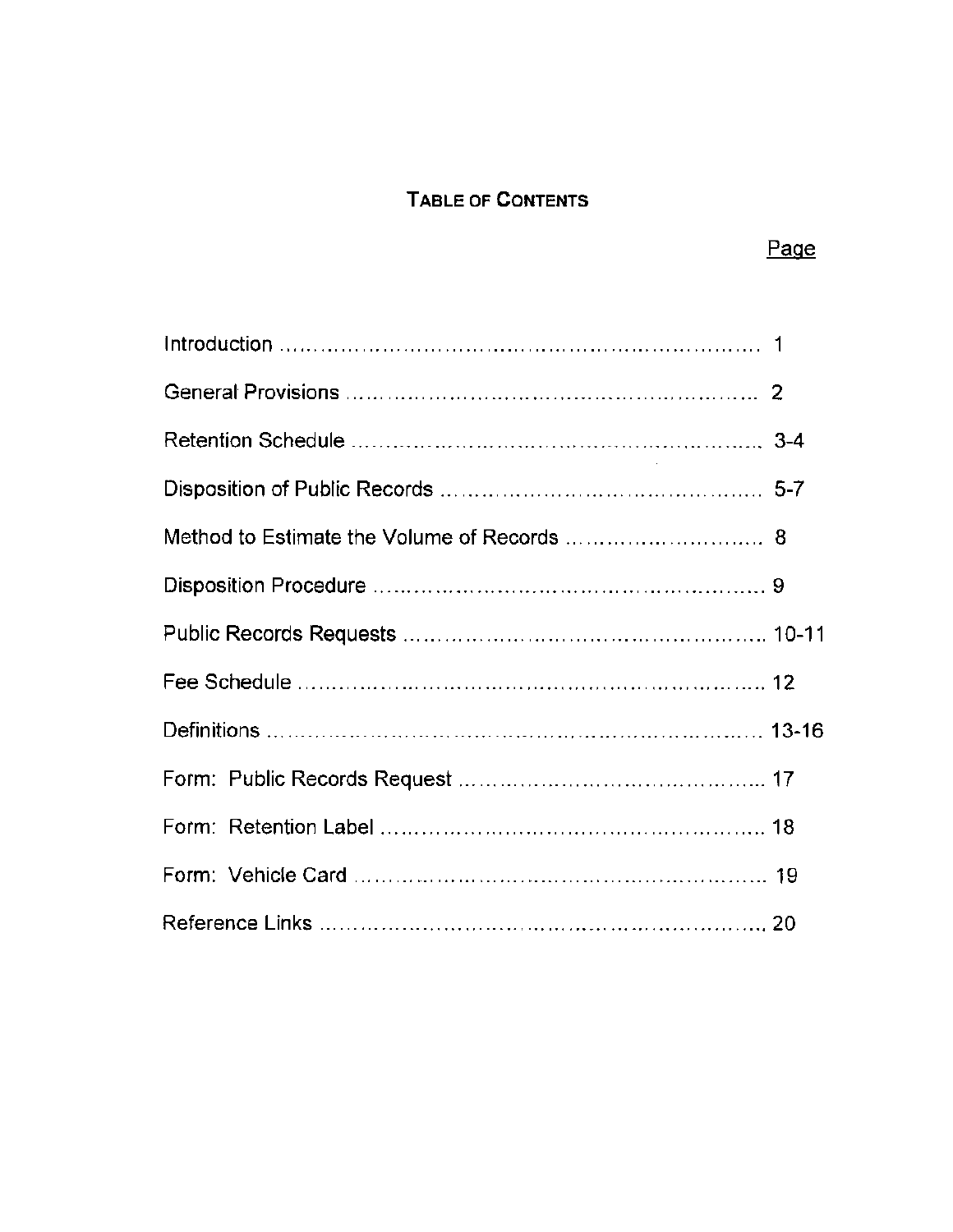#### **INTRODUCTION**

The records that Florida's state and local government agencies keep in the course of carrying out their duties and responsibilities are public records . Public records are different from records of businesses and private organizations because Florida law requires public records to be readily accessible and available to the public upon request. All employees must ensure that public records in their custody are maintained and accessible as required by Florida Laws. Employees and agencies do not have the authority to withhold records deemed "sensitive." The only records that can be withheld from public disclosure are those specifically designated by Federal Law or by Florida Statutes as confidential or exempt.

The purpose of this policy is to provide City employees with the information and procedures necessary to understand and carry out their responsibilities under the Florida public records law.

Good records management provides that information is available when and where it is needed, in an organized and efficient manner, and in an appropriate environment.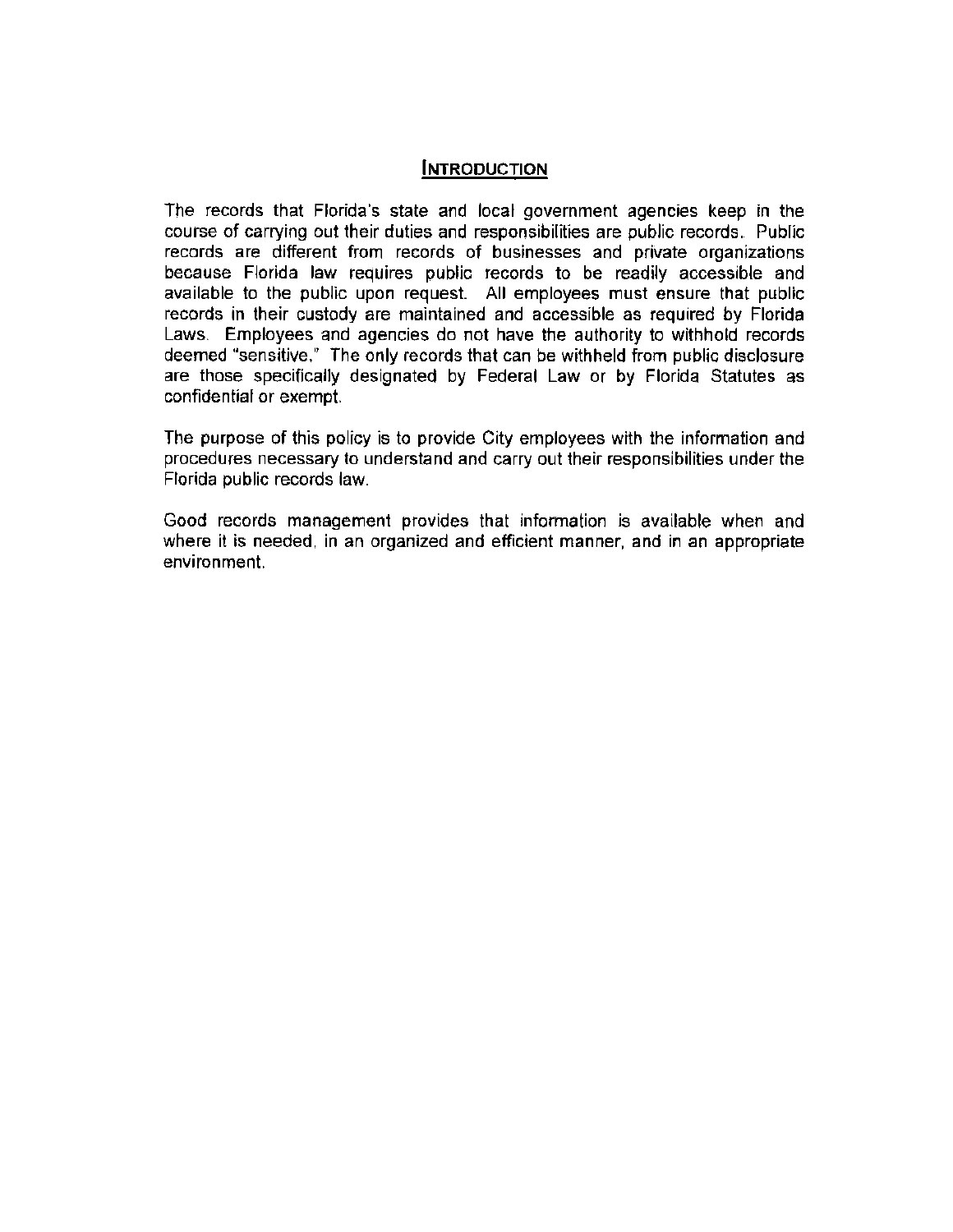#### **GENERAL PROVISIONS**

A records management policy will affirm the public's right to access municipal records of the City of St. Pete Beach and set forth the procedures that will facilitate accessibility of information. The policy will ensure the economic and efficient management of information , set guidelines for on-going training , and establish fees levied by the City to cover the cost of responding to public records requests.

The benefits of an effective records and information management program include compliance with legal retention requirements , protection of vital records , control over the creation of new and/or duplicate records, faster retrieval of information, fewer lost or misfiled records, and the reduction of expenditures for space needs and records filing equipment.

This policy will apply to all employees and officers of the City, including all members appointed to citizen advisory boards and committees.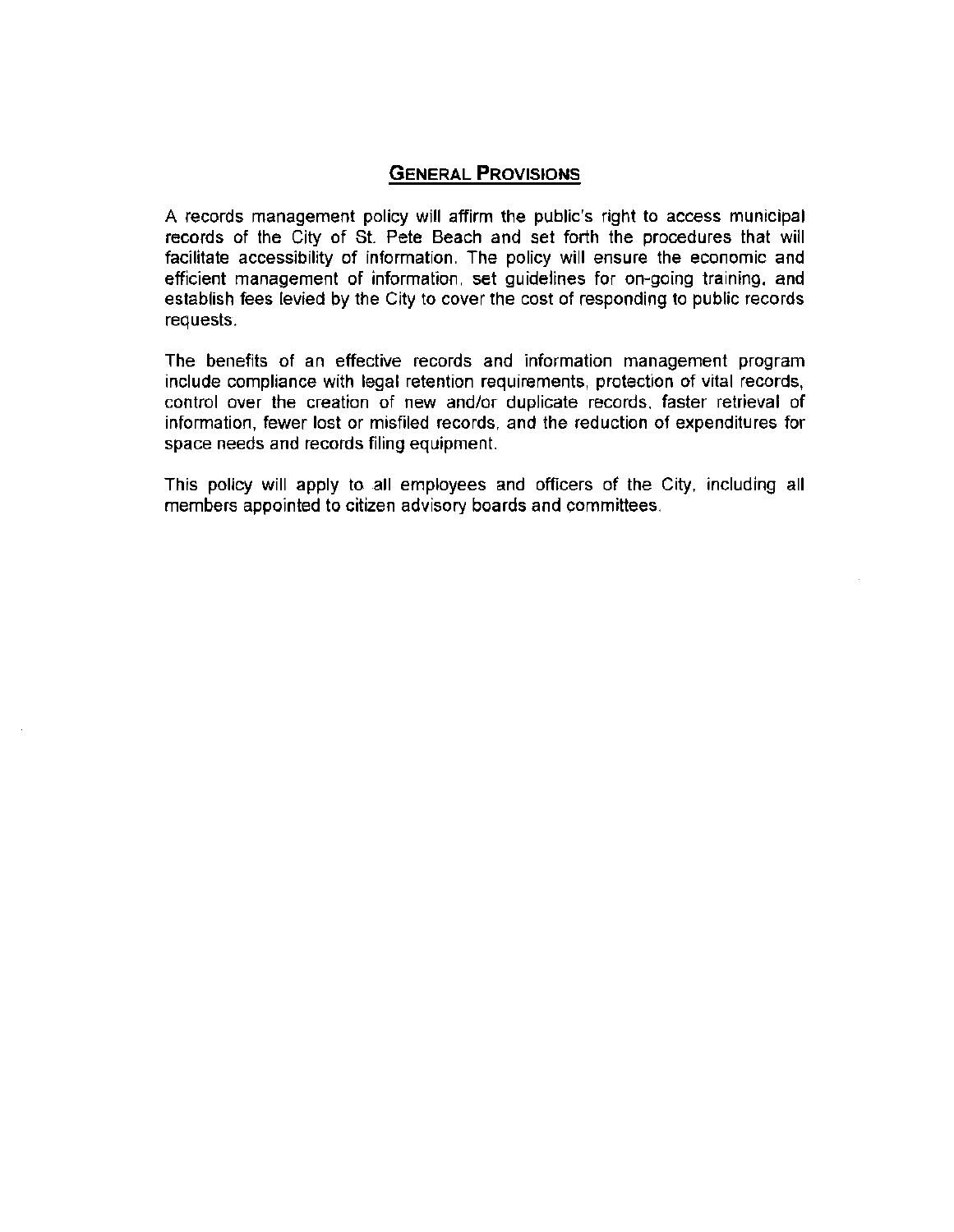# **RECORDS RETENTION SCHEDULE**

Florida Statutes authorizes the Florida Department of State to establish records retention schedules which identify and describe a record series and to establish a minimum period of time for which records must be retained before final disposition of the records. Every record series must have an approved retention schedule in place before records from that series can be destroyed or otherwise disposed. Retention and disposition requirements stated in records retention schedules are based upon the administrative, legal, fiscal, and historical value of each records series.

Retention values, determined by the State of Florida, are determined by the nature, content, and purpose of the record series and not by the physical format (paper, electronic, microfilm, etc.) in which the series resides .

There are two types of retention schedules: General Records Schedule and Individual Records Schedules. A General Records Schedule establishes retention requirements for records common to government agencies while an Individual Records Schedule establishes retention requirements for records that are unique to the City.

The City of St. Pete Beach shall utilize the retention schedules as provided by the Florida Department of State, Division of Library and Information Services, including:

| GS3<br>Election                      |  |
|--------------------------------------|--|
| GS4<br>Medical Providers (i.e. Fire) |  |
| GS8<br><b>Fire Departments</b>       |  |
| GS14<br><b>Public Utilities</b>      |  |
| GS15<br><b>Public Libraries</b>      |  |

The Records Management Liaison Officer and Records Coordinators are responsible for the proper identification and storage of records awaiting disposition. If there are documents that do not fit into one of the state established records series, the RMLO shall contact the Division of Library and Information Services to establish a new records series retention schedule and ensure the correct disposition of records eligible for destruction .

The City will utilize the services of a records consultant to draft the annual retention and disposition schedule, which is maintained on the City's Z drive and/or network drive.

Department directors are responsible for maintaining their active records and must implement a records system that complies with this policy.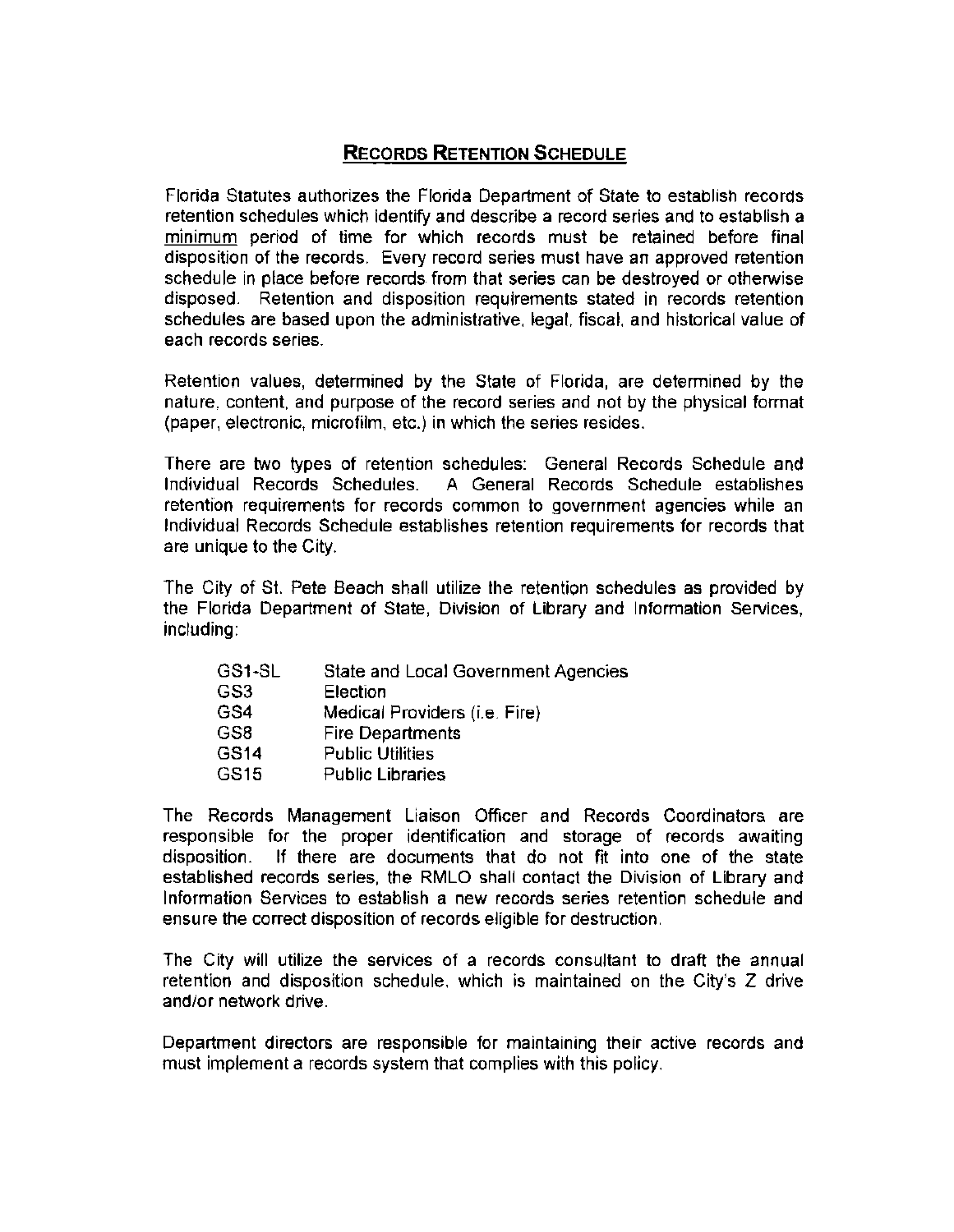Each Director shall appoint at least one department Records Coordinator. The department Records Coordinator shall be responsible to:

- Oversee the department's records system  $\bullet$
- $\bullet$ Keep an accurate inventory of all public records in accordance with the State of Florida established retention schedules
- Coordinate the authorized destruction of department records  $\bullet$ through the RMLO on an annual basis

The department Director or designated Records Coordinator shall oversee transfers of original public records between departments.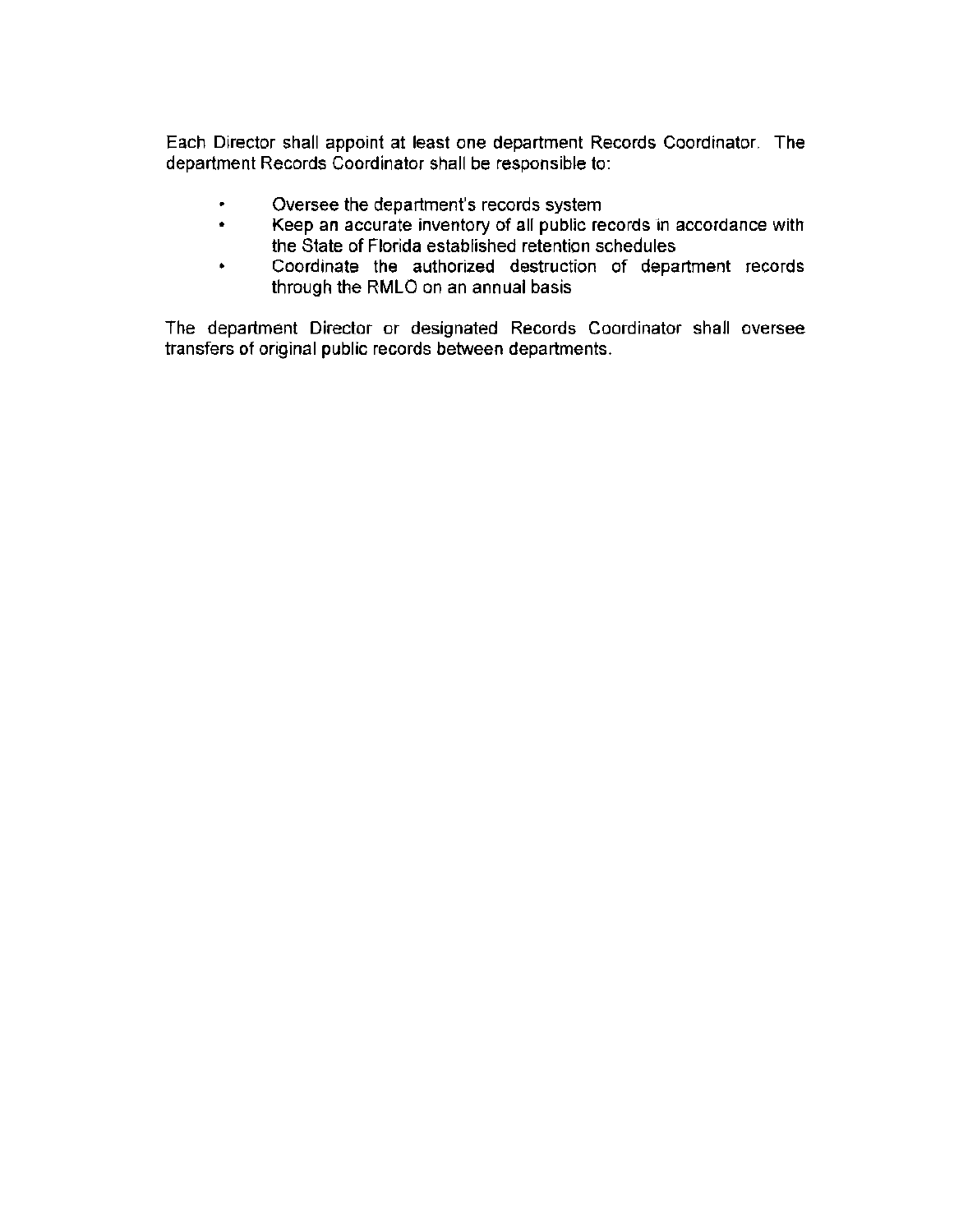# **DISPOSITION OF PUBLIC RECORDS**

Section 257 .36(6) of Florida Statutes states that a public record may be destroyed or, otherwise disposed of only in accordance with retention schedules established by the State. This means that all records must be covered by a retention schedule before disposition can occur.

The RMLO will coordinate with the Records Coordinator(s) at least once annually to identify records that have met their retention period and are ready for destruction , as required by the Florida Administrative Code, Rule 1B-24.003(10).

The RMLO will approve and maintain the completed disposition form. No records shall be destroyed prior to authorization from the RMLO.

The disposition list is maintained on the City's Z dive and/or network drive for use as a reference guide throughout the fiscal year. The list shall be completed by the Records Coordinators in each department prior to submitting to the RMLO for final disposition.

The state-approved disposition methods are as follows:

- The most common method of disposing of records is actual destruction. The City of St. Pete Beach utilizes the shred method through a contractor. The contractor will provide the city with the total amount of documents and the equivalent of trees saved by recycling the shredded documents, assisting the city in maintaining its Green City status.
- For paper records containing information that is confidential or exempt from disclosure, appropriate destruction methods include burning in an industrial incineration facility, pulping, pulverizing, shredding or macerating. High wet-strength paper, paper Mylar, durable medium paper substitute or similar water repellent papers are not sufficiently destroyed by pulping and require other methods such as shredding or burning .
- For electronic records containing information that is confidential or exempt from disclosure, appropriate destruction methods include physical destruction of storage media such as shredding, crushing or incineration; high-level overwriting that renders the data unrecoverable; or degaussing/demagnetizing.
- For other non-paper media containing information that is confidential or exempt from disclosure such as audio tape, video tape, microforms, photographic films, etc., appropriate destruction methods include pulverizing, shredding, and chemical decomposition/recycling.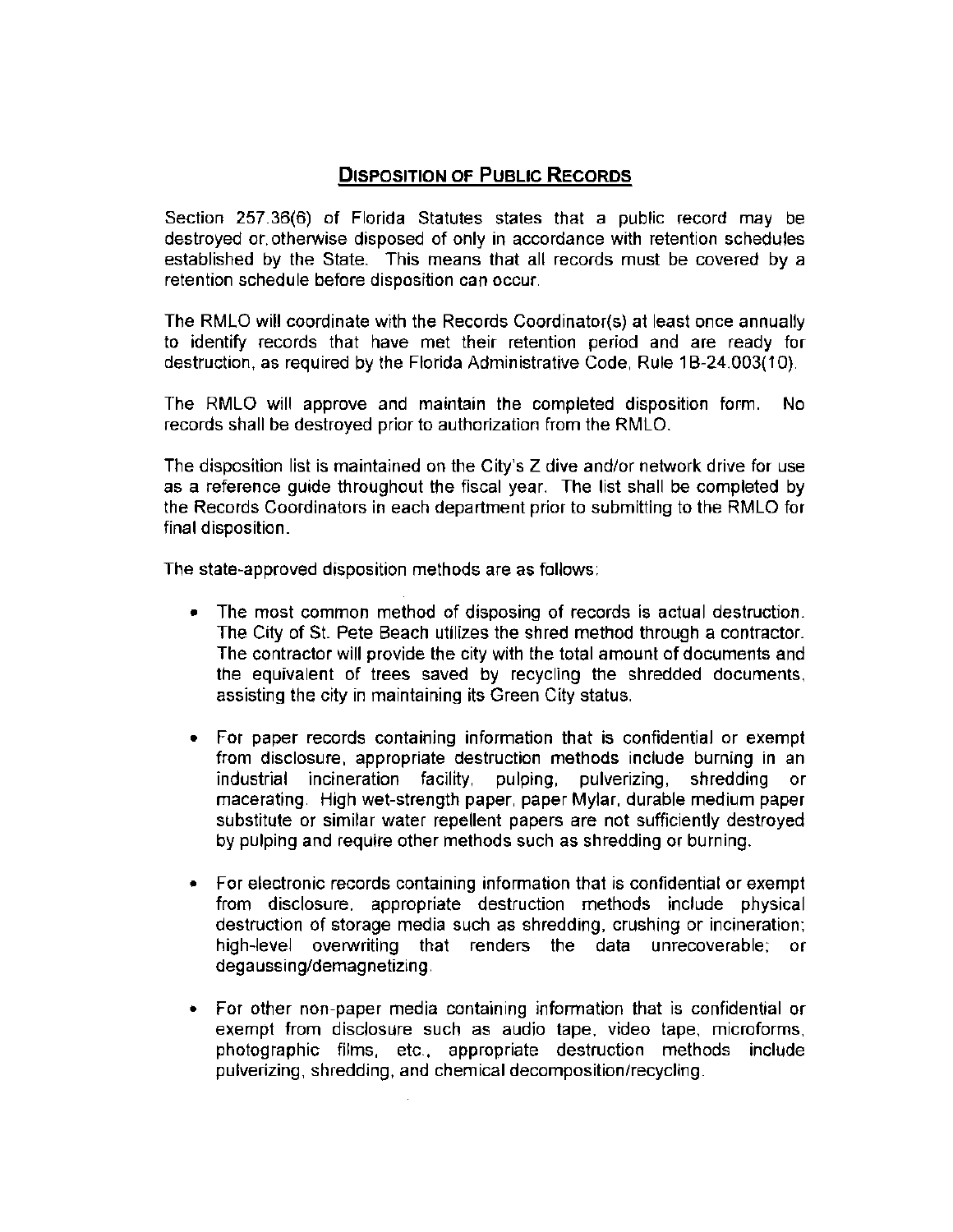The City shall not bury confidential or exempt records since burying does not ensure complete destruction or unauthorized access.

Periodic audits will be conducted by the RMLO to ensure departmental compliance.

#### **Factors that Might Influence Disposition of Records :**

**a. Litigation:** When a public agency has been notified or can reasonably anticipate that a potential cause of action is pending or underway, that agency should **immediately** place a hold on disposition of **any and all**  records related to that cause. Legal counsel should inform the RMLO and/or Records Custodian(s) when that hold can be lifted and when the records are again eligible for disposition.

**b.** Public Records Requests: According to Section 119.07(1) (h), F. S., the custodian of a public record may not dispose of a record "for a period of 30 days after the date on which a written request to inspect or copy the record was served on or otherwise made to the custodian of public records by the person seeking access to the record. If a civil action is instituted within the 30 day period to enforce the provisions of this section with respect to the requested record, the custodian of public records may not dispose of the record except by order of a court of competent jurisdiction after notice to all affected parties."

**c. Accreditation Standards:** Some public agencies receive national or statewide accreditation or certification by professional societies, organizations and associations. In an effort to enhance the professionalism of their members, these groups may place more stringent recordkeeping requirements on public agencies than those mandated under state or federal law. Agencies may therefore choose to maintain their records for a longer period of time than required by established records retention schedules in order to meet recordkeeping requirements for accreditation. However, records cannot be disposed of before the minimum retention period dictated by the records retention schedules, even if the accrediting organization requires a shorter retention period.

**d. Records in Support of Financial or Performance Audits :** These records should be retained in accordance with the following guidelines provided by the Florida Office of the Auditor General: Records must be retained for at least three fiscal years (most financial records must be retained for a minimum of five fiscal years in accordance with guidelines of the Department of Financial Services and the Office of the Auditor General). If subject to the Federal Single Audit (pursuant to 31 USC, Section 7502, and OMB Circular A-133, Audits of States, Local Governments, and Non-Profit Organizations, Subpart E) or other federal audit or reporting requirements, records must be maintained for the longer of the stated retention period or three years after the release date of the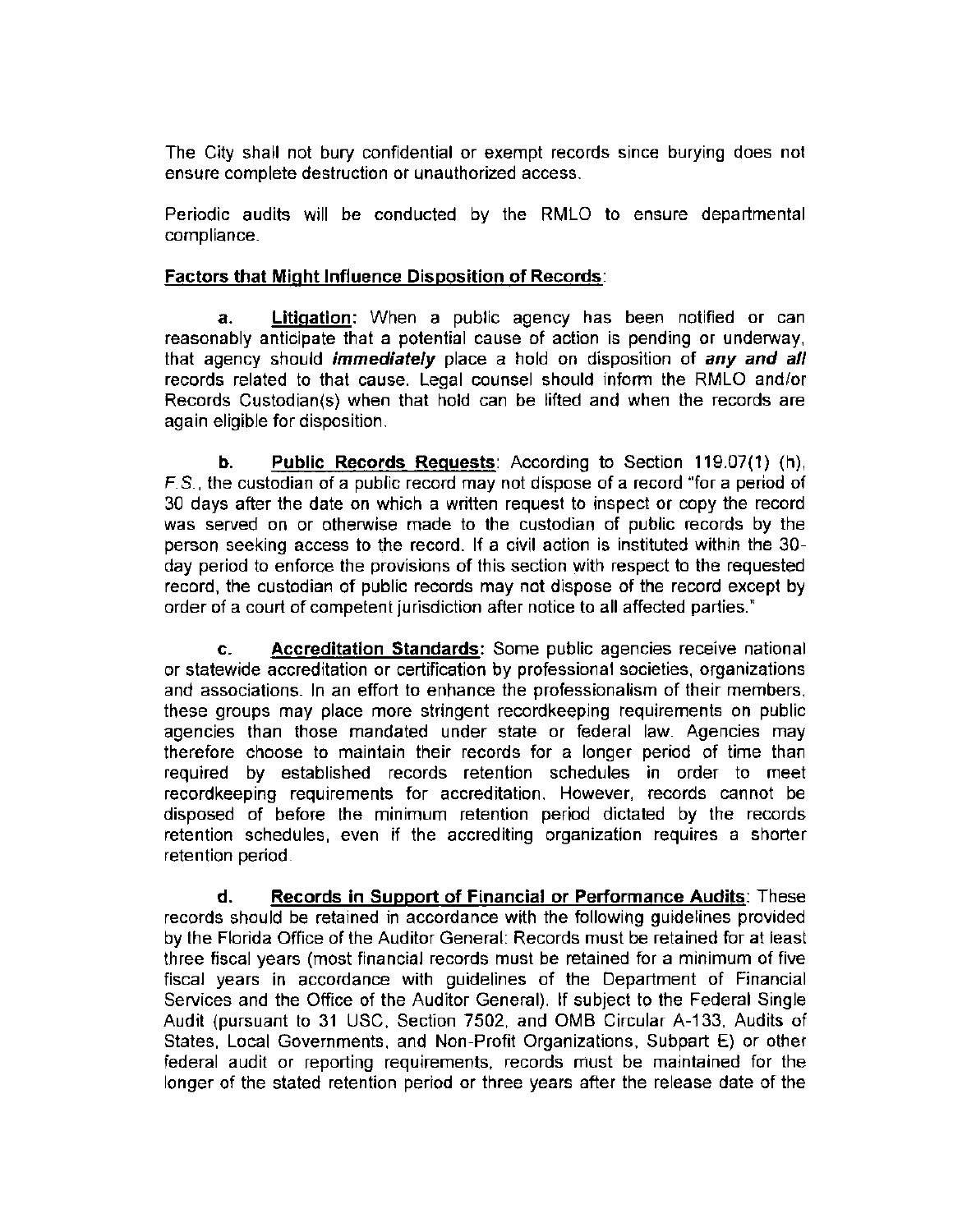applicable Federal Single Audit or completion of other federal audit or reporting requirements. Finally, if any other audit, litigation, claim, negotiation, or other action involving the records has been started before the expiration of the retention period and the disposition of the records , the records must be retained until completion of the action and resolution of all issues which arise from it. However, in no case can such records be disposed of before the three fiscal year minimum. The Records Management Program does not track or maintain information on which audits apply to which records in which agencies. Different agencies are subject to different types of audits at different times, and each agency is responsible for knowing what audits might be conducted and retaining needed records for that purpose. For instance, some agencies might be subject to the Federal Single Audit, while others are not. In general, any records relating to finances or financial transactions might be subject to audit. Audits may be conducted by the Florida Auditor General, independent public accountants, or other state or federal auditors, as well as grant funding agencies and national or statewide professional accreditation or certification groups. Your finance office, your legal office and the Auditor General's Office are good sources of information regarding which specific records your agency should retain for audit purposes.

**e. Federal, state, or local laws and regulations:** In rare instances, laws, rules or regulations for specific agencies or specific types of records might require a longer retention than indicated in general records schedules, particularly with newly enacted laws. Agencies should be aware of all laws and regulations relating to their records and recordkeeping requirements and should submit a Request for Records FLORIDA DEPARTMENT OF STATE BASICS OF RECORDS MANAGEMENT HANDBOOK 23 Retention Schedule when such requirements are not already reflected in existing retention schedules.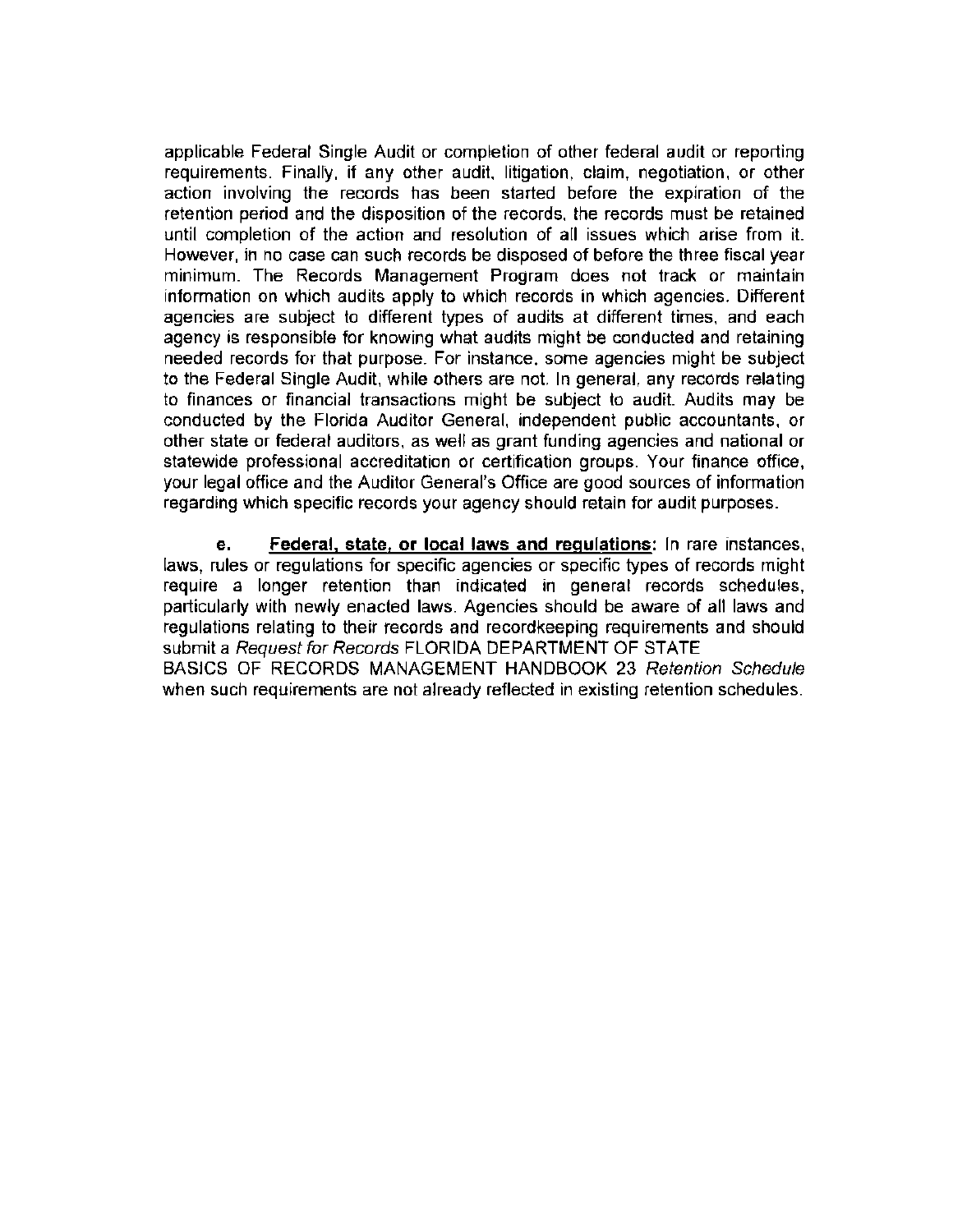# **METHOD TO ESTIMATE THE VOLUME OF RECORDS**

The records scheduled for disposal must be measured. The basic unit of volume measurement in records management is cubic feet. The table below shows cubic foot equivalents.

| Volume                                      | <b>Cubic Feet</b> |
|---------------------------------------------|-------------------|
| Cassette Tapes, per 200                     | 1.0               |
| 10"x12"x15" box (Standard Banker Box)       | 1.0               |
| Letter-size file drawer                     | 1.5               |
| Legal-size file drawer                      | 2.0               |
| 3 x 5 card, per ten 12- inch rows           | 1.0               |
| 3 x 5 card, per five 25-inch rows           | 1.0               |
| 4 x 6 card, per six 12-inch rows            | 1.0               |
| 5 x 8 card, per four 12-inch rows           | 1.0               |
| 16 mm microfilm, per 100 rolls              | 1.0               |
| 35 mm microfilm, per 50 rolls               | 1.0               |
| One roll of microfilm                       | 1.0               |
| Map case drawer, $2" \times 26" \times 38"$ | 1.1               |
| Map case drawer, 2" x 38" x 50"             | 2.2               |
| Roll storage, $2" \times 2" \times 38"$     | 0.1               |
| Roll storage, $2" \times 2" \times 50"$     | 0.2               |
| Roll storage, $4" \times 4" \times 38"$     | 0.3               |
| Roll storage, $4" \times 4" \times 50"$     | 0.5               |

A recommended on-line link for calculations is listed below:

**http://www.marjam.com/calculators/volume-calculator-cubic-feet**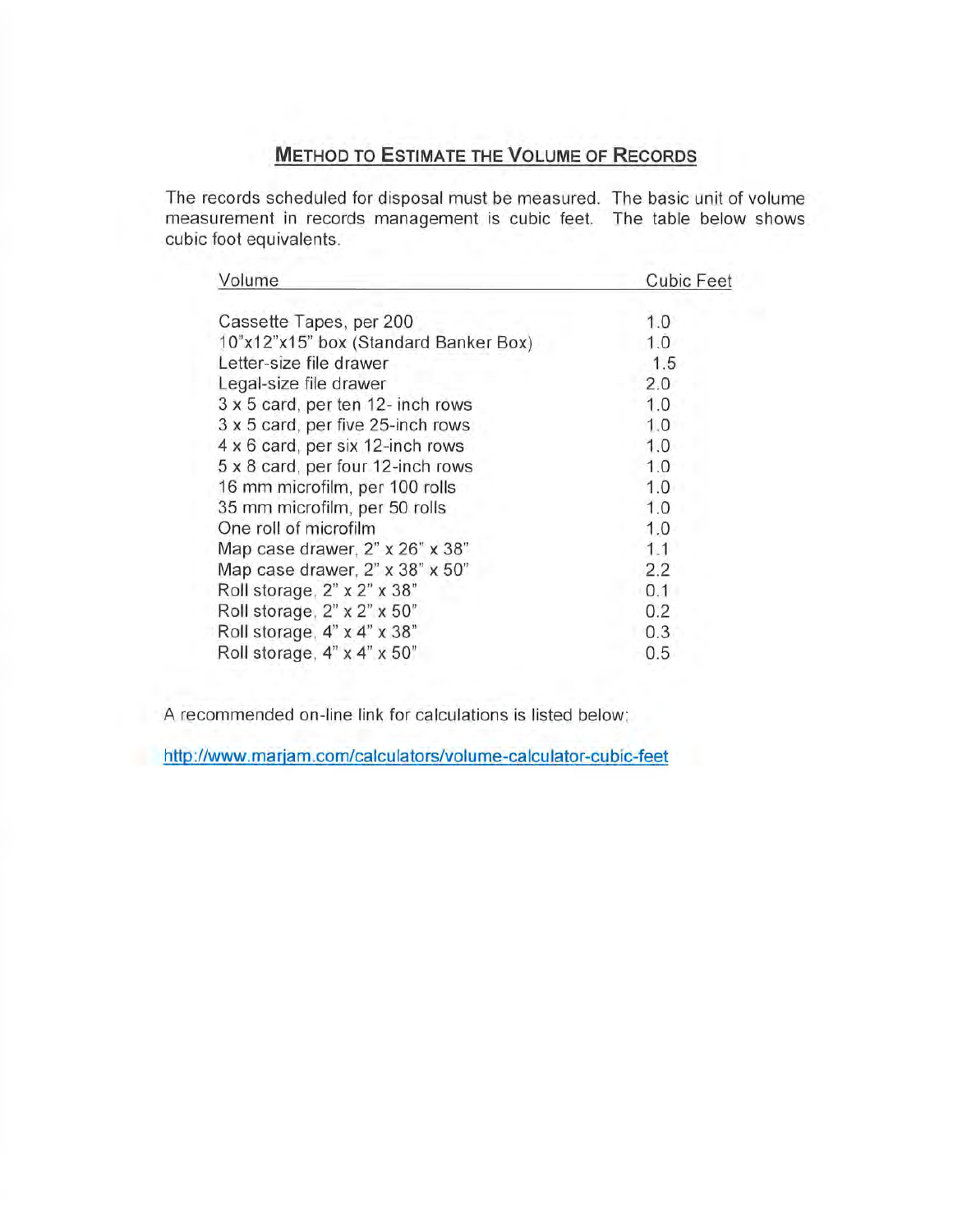# **DISPOSITION PROCEDURE**

The following steps outline the procedure for the disposition of records:

- 1. The City Clerk will request the Records Consultant to draft the upcoming fiscal year disposition list and place it on the Z drive for a reference guide.
- 3. The Records Coordinator in each department will inventory and identify records in his/her respective department and complete the draft disposition list. A disposition label will be affixed to the side of each box of records indicating the department, type of document(s), retention and destruction date.
- 4. The RMLO will meet with the Records Coordinator of each department to finalize their disposition lists.
- 5. The Records Coordinator in each department shall transfer all records to the City Clerk's Office in preparation for disposition.
- 6. The RMLO will compile information from all dispositions lists, check the boxes for compliance, and coordinate the disposition.
- 7. The annual disposition shall be by shredding conducted by a licensed, bonded and insured company.
- 8. Once the disposition is completed, the RMLO will take receipt of the certification of destruction document and attach it to the State of Florida Compliance Statement.
- 9. The RMLO will complete the Records Management Compliance Statement, obtain the necessary signatures, and submit the form to the State of Florida for fulfillment purposes. This will finalize the fiscal year record keeping set by the State of Florida.
- 10. A copy of the Compliance Statement will be kept on file in the City Clerk's Office during its retention period.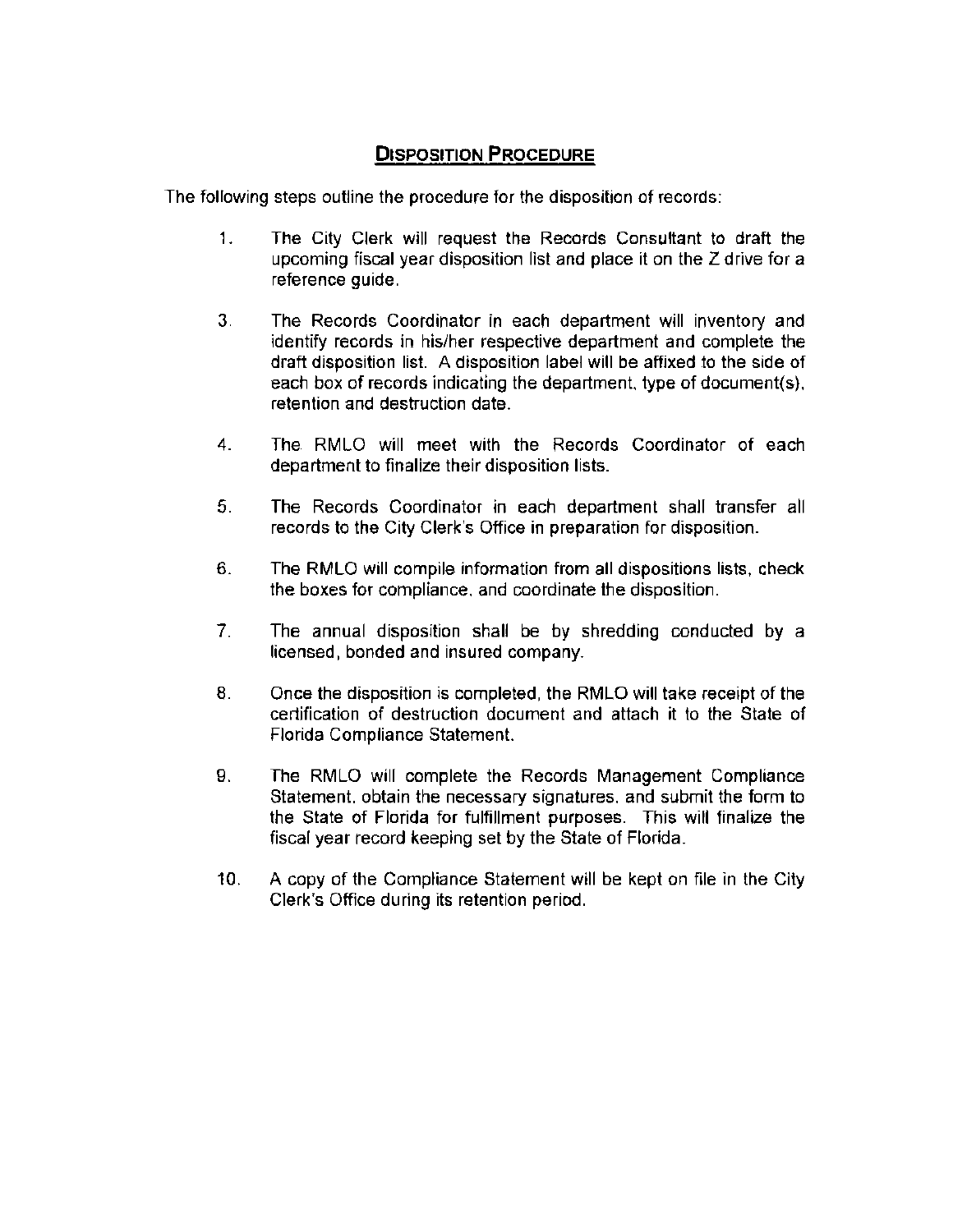## **PUBLIC RECORDS REQUESTS**

In order to understand the vital role of records management in the State of Florida, a basic understanding of the public records law is necessary. Florida has a long tradition of open government and access to public records with laws that have been in effect since 1909. Chapter 119 of the Florida Statutes contains specific provisions covering the definition, access and exemptions for records.

A public record is defined by Chapter 119 of the Florida Statutes as, "all documents, papers, letters, maps, books, tapes, photographs, films, sound recordings, data processing software, or other material, regardless of the physical form, characteristics, or means of transmission, made or received pursuant to law or ordinance or in connection with the transaction of official business by any agency. "

The Florida Supreme Court further defined public records as, "any material prepared in connection with official agency business which is intended to perpetuate, communicate, or formalize knowledge of some type." Therefore, any document meeting these criteria is a public record regardless of whether it is in final form or is designated by the City of St. Pete Beach as a "draft," "working copy," or "preliminary version." If the City has circulated a "draft" for review, comment, or informational purposes, that "draft" is a public record .

Further, in considering the definition of a Public Record , it is critical to understand format, media type or duplication does not affect the public record status of information created or received by a public agency.

The City of St. Pete Beach shall respond to all requests for public records efficiently and accurately, and in full compliance of the provisions the State.

A public records request may be made to any city employee

Requestors are not required to:

- $\rightarrow$  Identify themselves
- $\rightarrow$  Submit a request in writing
- $\rightarrow$  Provide contact information
- $\rightarrow$  Provide a reason for the request
- $\rightarrow$  Provide information on how the records will be used

An agency is not required by law to generate or create documents in response to requests for records nor is the agency representative required to answer questions about the information provided; it is solely required to provide the documents on file. There is no requirement to consolidate information into a report to satisfy a request for public records .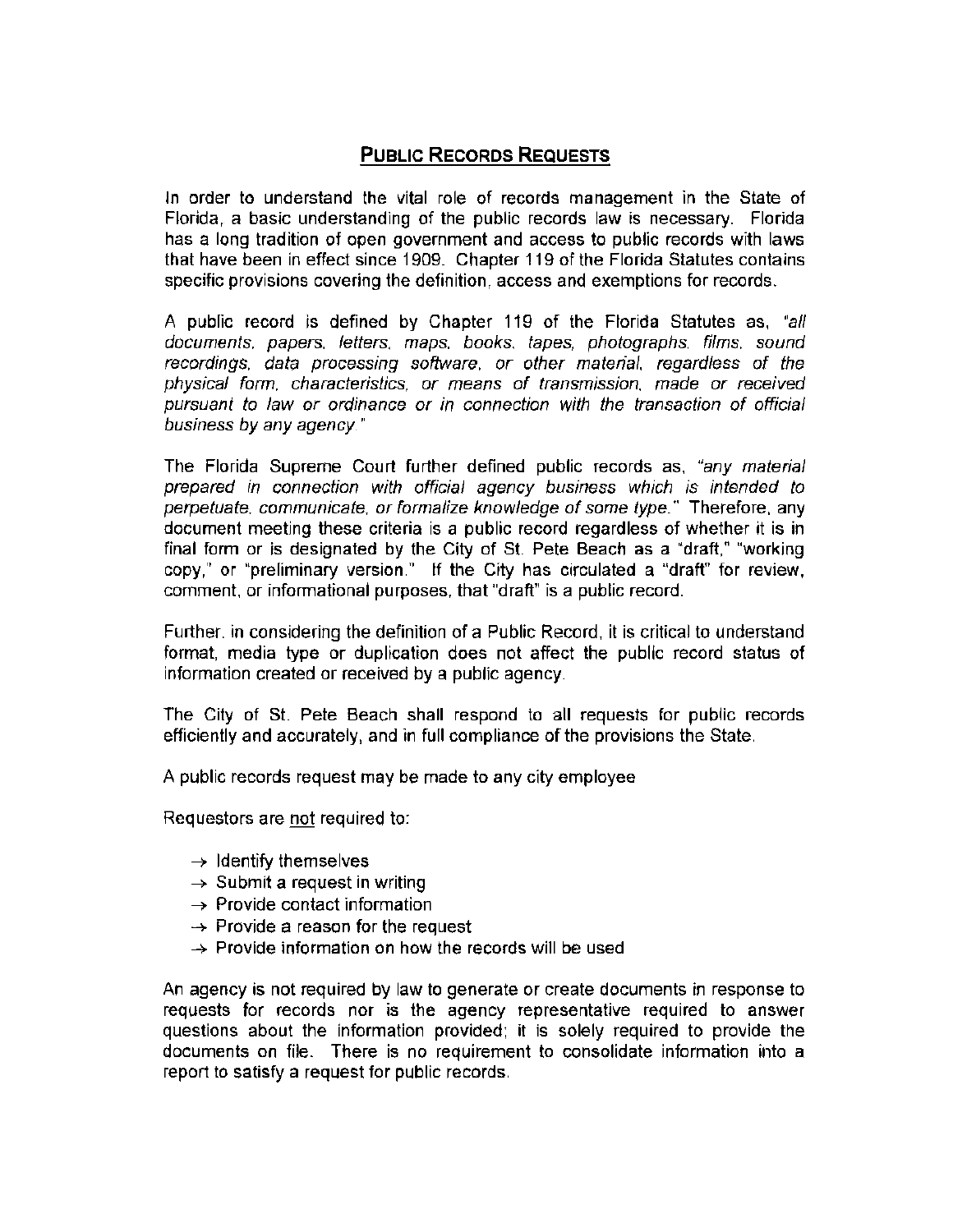The City must acknowledge if a record does not exist.

The Records Management Liaison Officer, Records Coordinator or Director shall supervise the in-person inspection of a public record to prevent removal, alteration or destruction of a record . The review of records shall be accomplished in an open environment.

The RMLO and the City Attorney shall review public record requests pertaining to pending litigation.

In the event the requesting party is a candidate for municipal office, the information will be provided free of charge to all candidates. If, however, the request is extensive (as listed under definitions) and the production of the information exceeds .25 hour, the specified fees will be assessed . All records provided to candidates shall be coordinated through the Office of the City Clerk.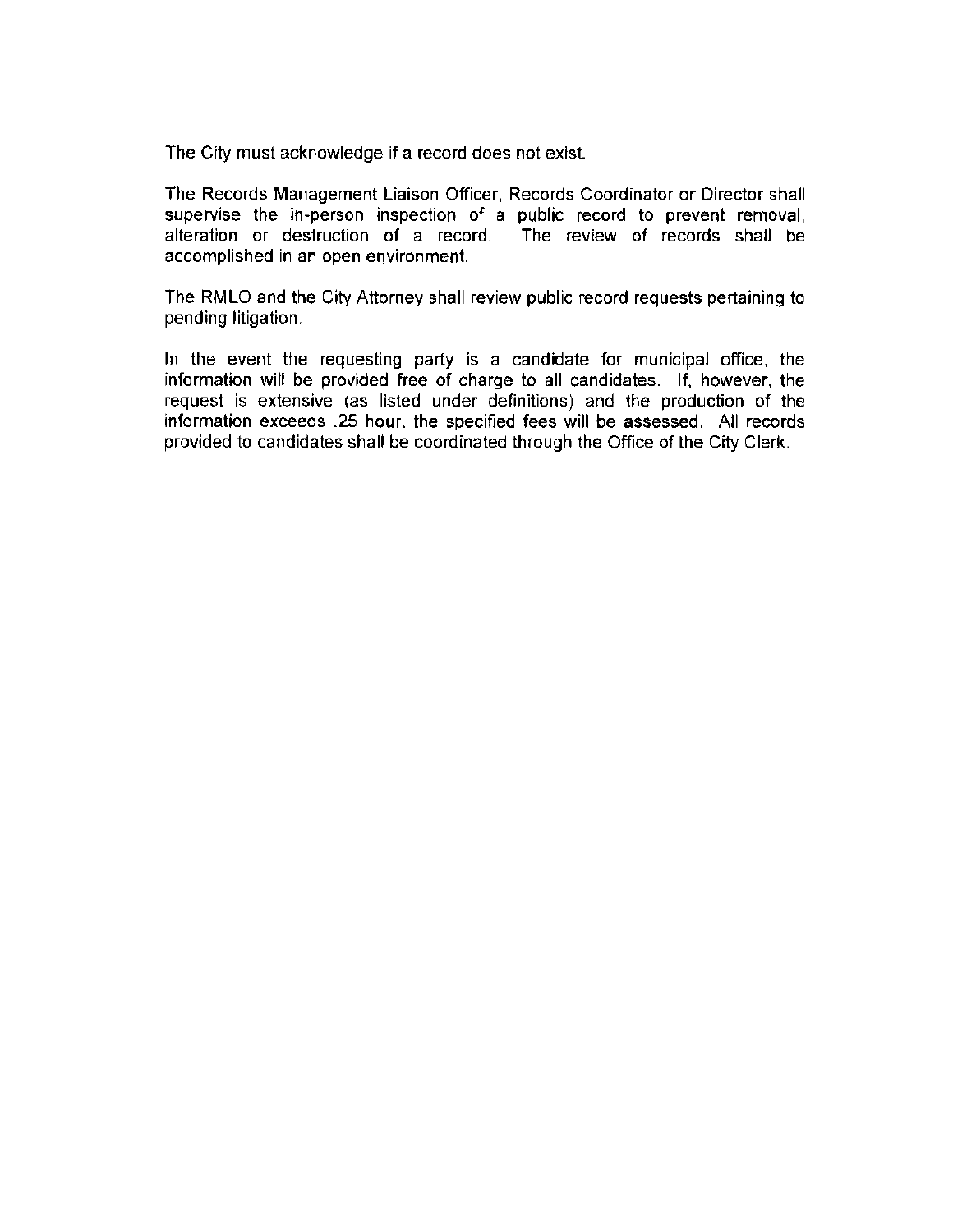# **Fee Schedule**

The City will establish a fee schedule in accordance with Florida law, including the imposition of a special charge if the nature or volume of a public record request requires extensive use of resources. Payment in the form of cash or check made payable to the City of St. Pete Beach are accepted.

- \$.15 (fifteen cents) per one-sided copy (black & white and color);
- \$.20 (twenty cents) per two-sided copy (black & white and color);
- \$5.00 per compact disk or flash drive

 $\bullet$ 

- \$1.00 per certified copy of a public record
- Imaged document such as maps, plans, etc., are cost of duplication
- Special Service Charge is hourly rate plus benefits of each employee
- Deposit, when an extensive fee is warranted, will equal one-half of the estimated charge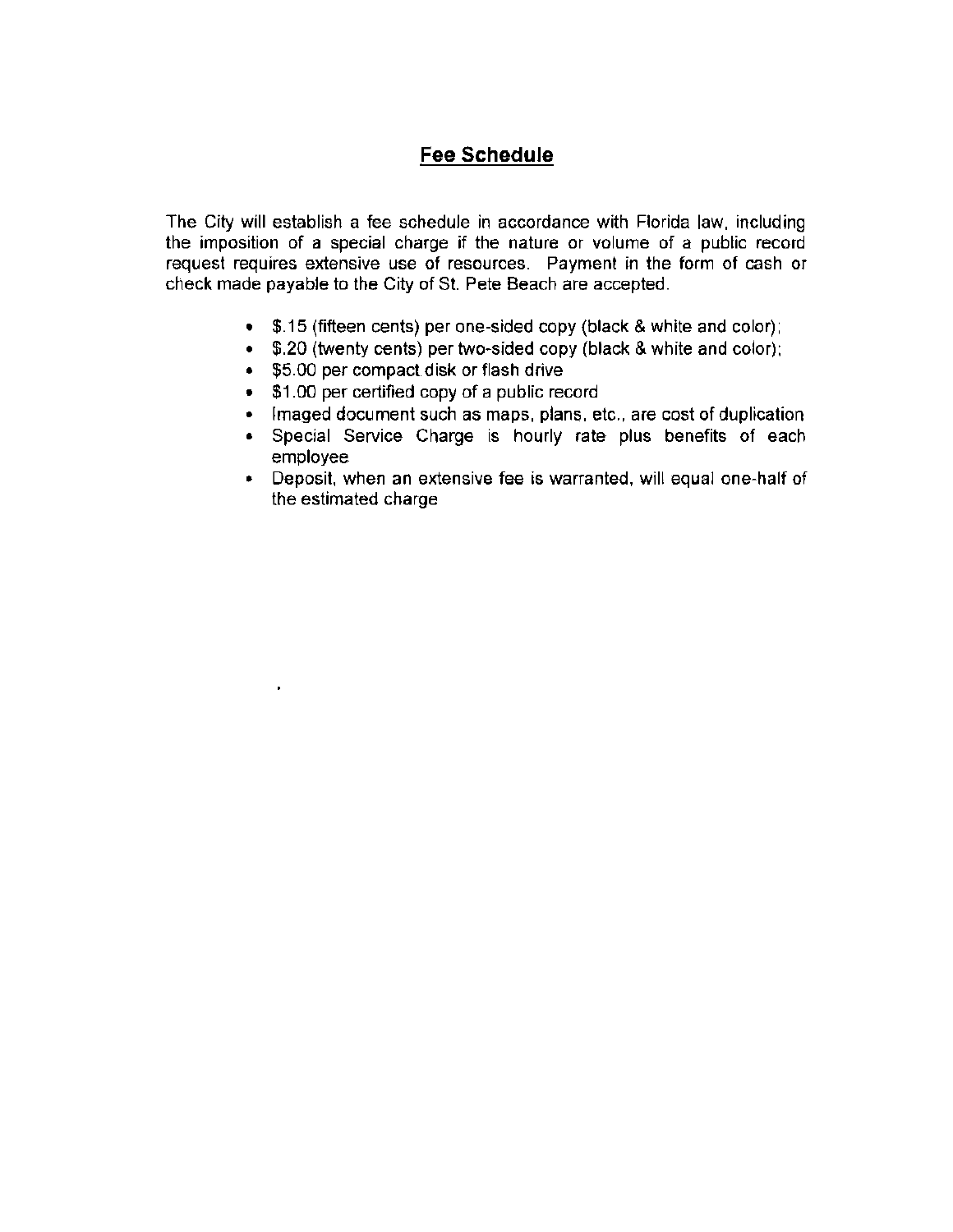#### **DEFINITIONS**

**Active Records:** Records that have sufficient administrative, fiscal, legal or historical value to warrant their continued storage in an easily accessible area (e.g. , office area).

**Actual cost of duplication:** the cost of the material and supplies used to duplicate a public record. This does not include Special Service Charges.

**Agency:** any state, county, district, authority, or municipal officer, department, division, board, bureau, commission, or other separate unit of government created or established by law including, for the purposes of this chapter, the Commission on Ethics, the Public Service Commission, and the Office of Public Counsel, and any other public or private agency, person, partnership, corporation, or business entity acting on behalf of any public agency.

**Custodian of public records:** the elected or appointed state, county, or municipal officer charged with the responsibility of maintaining the office having public records, or his or her designee.

**Data processing software:** the programs and routines used to employ and control the capabilities of data processing hardware, including, but not limited to, operating systems, compilers, assemblers, utilities, library routines , maintenance routines, applications, and computer networking programs.

**Disaster Preparedness:** Policies and procedures for preventing, responding to, and assessing and recovering from the damage resulting from a natural or manmade disaster or emergency situation, including the systematic identification of those records that are vital to an agency's purpose and operations and a plan to protect such records.

**Disposition:** Final actions taken with regard to public records that have met all retention requirements and are no longer needed for current government business as indicated in General Records Schedules or Records Retention Schedules. Disposition may include either destruction of public records or transfer of public records to the custody of another public agency.

**Drafts:** Materials that constitute precursors of public records, have not been communicated or circulated for review or comment, and are not in themselves intended as final evidence of the knowledge to be recorded. Information in a preliminary form that is not intended to perpetuate, communicate, or formalize knowledge of some type and that is fully represented in the final product that is a "draft" and not a "public record."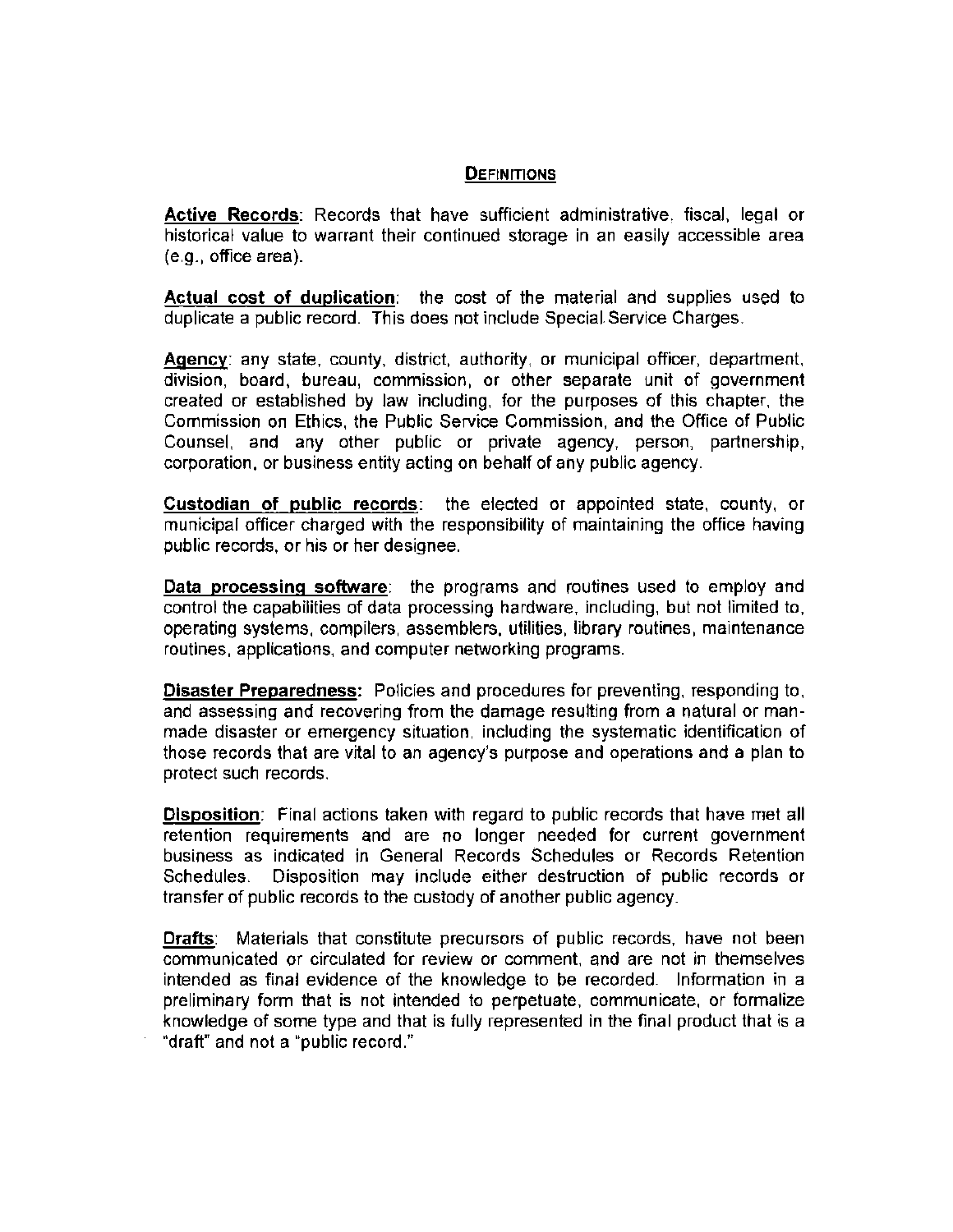**Duplicate** (or **Convenience) Records:** Reproductions of record (master) copies, prepared simultaneously or separately, which are designated as not being the official copy.

**Electronic records:** Any information that is recorded in machine readable form. (Rule 1 B-24.001 (3) (e), F.A. C. ; Rule 1 B-26.003(5) (e), F.A. C.)

**Exemption:** a provision of general law which provides that a specified record or meeting, or portion thereof, is not subject to the access requirements of Florida Statutes Section 119.07(1).

**Extensive public records request:** If the nature or volume of public records requested to be inspected or copied is such as to require extensive use of information technology and/or clerical resources, or supervisory assistance, in addition to the actual cost of duplication, a special service charge may be assessed. This charge shall be reasonable and shall be based on the actual cost incurred for the labor cost of the information technology, clerical and supervisory personnel providing the service. [Florida Statutes, Section 119.07(4) (d)]

The term "extensive" means more than 15 (fifteen) minutes expended by personnel to complete all tasks defined. [Florida Administrative Code, Rule 1- $2.0031$ ]

**Inactive records:** Records that have lost some of their value or have been superseded by new records but have not yet met all of their retention requirements. These records can be stored off-site until final disposition. They are sometimes referred to as "semi-active records. "

**Information technology resources:** Information technology means equipment, hardware, software, firmware, programs, systems, networks, infrastructure, media, and related material used to automatically, electronically, and wirelessly collect, receive, access, transmit, display, store, record, retrieve, analyze, evaluate, process, classify, manipulate, manage, assimilate, control, communicate, exchange, convert, converge, interface, switch, or disseminate information of any kind or form. [Florida Statutes, Section 282.0041(11)]

**Intermediate Files/Processing Files:** Temporary electronic files used to create, correct, reorganize, update, or derive output from master data files . Intermediate files are precursors of public records, and are not, in themselves, public records which must be retained. Intermediate files only exist provided a final product is subsequently generated which perpetuates, communicates, or formalizes knowledge of some type. In the absence of such a final product, processing files constitute final evidence of the knowledge to be recorded and shall not be constructed as intermediate files .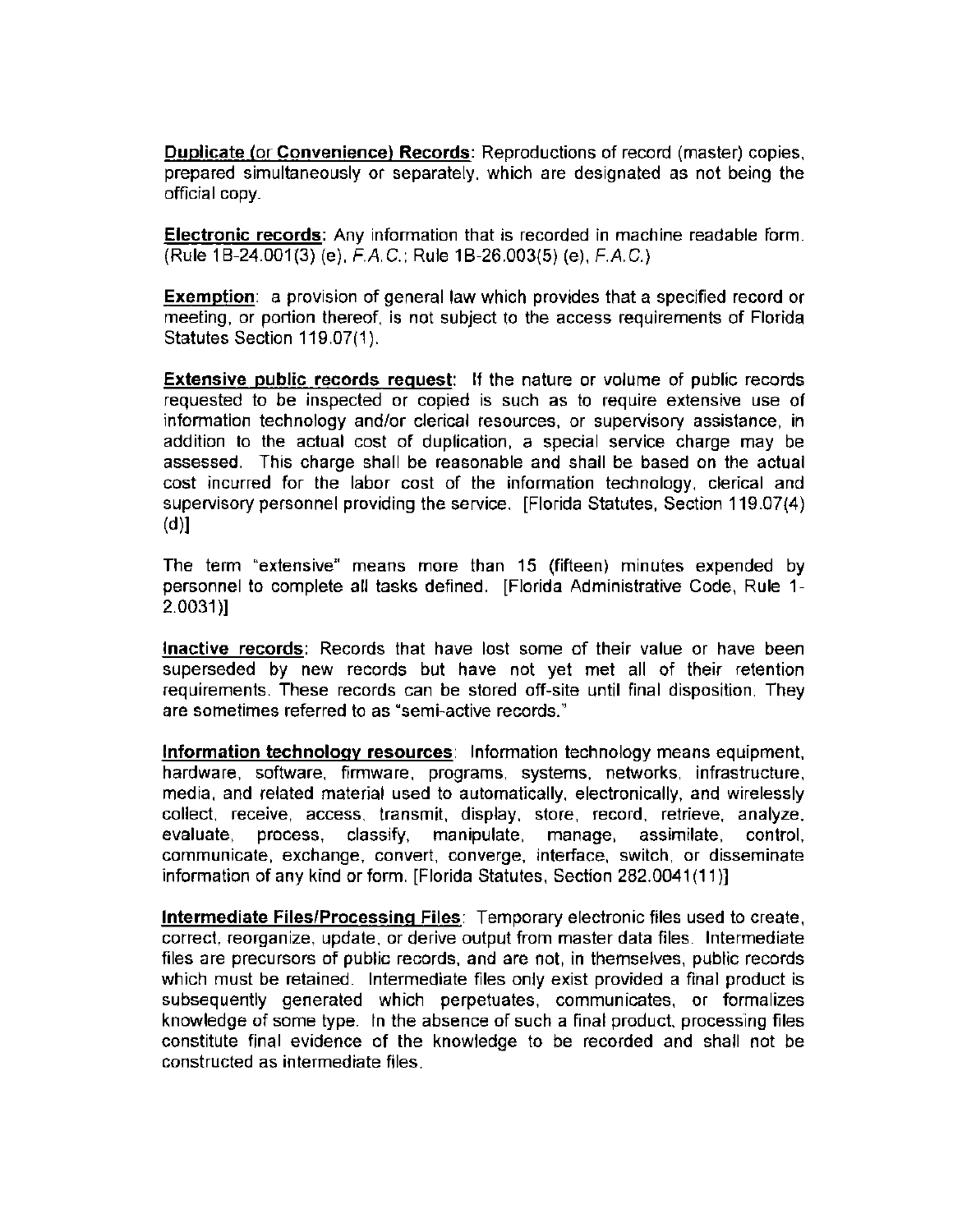**Photographing documents:** applies to the making of photographs in the conventional sense by use of a camera device to capture images of public records.

Photographing public records shall be done under the supervision of the custodian of public records, who may adopt and enforce reasonable rules governing the photographing of such records.

Photographing of public records shall be done in the room where the public records are kept. If, in the judgment of the custodian of public records , this is impossible or impracticable, photographing shall be done in another room or place, as nearly adjacent as possible to the room where the public records are kept, to be determined by the custodian of public records . Where provision of another room or place for photographing is required , the expense of providing the same shall be paid by the person desiring to photograph the public record pursuant to paragraph F.S. 119.07 (4) (e).

The custodian of public records may charge the person making the photographs for supervision services at a rate of compensation to be agreed upon by the person desiring to make the photographs and the custodian of public records . If they fail to agree as to the appropriate charge, the charge shall be determined by the custodian of public records.

**Public records:** all documents, papers, letters, maps, books, tapes, photographs, films, sound recordings, data processing software, or other material, regardless of the physical form, characteristics, or means of transmission , made or received pursuant to law or ordinance or in connection with the transaction of official business by any agency, except the records which are exempt under Chapter 119 of the Florida Statutes. If the purpose of a document is to perpetuate, communicate or formalize knowledge, then it is a public record.

**Record (Master) copy:** Public records specifically designated by the custodian as the official record.  $(Rule 1B-24.001(3) (i), F.A.C.)$ 

**Records inventory:** The systematic categorization of records in an agency conducted to develop or identify appropriate retention schedules for the agency's records.

**Redact:** to conceal from a copy of an original public record, or to conceal from an electronic image that is available for public viewing , that portion of the record containing exempt or confidential information.

**Reasonable time:** for the purpose of this policy, "reasonable time" to provide access to public records is during normal working hours Monday through Friday, 8:00 a.m. to 4:30 p.m., excluding holidays. The City will endeavor to acknowledge all public records requests promptly and respond to such requests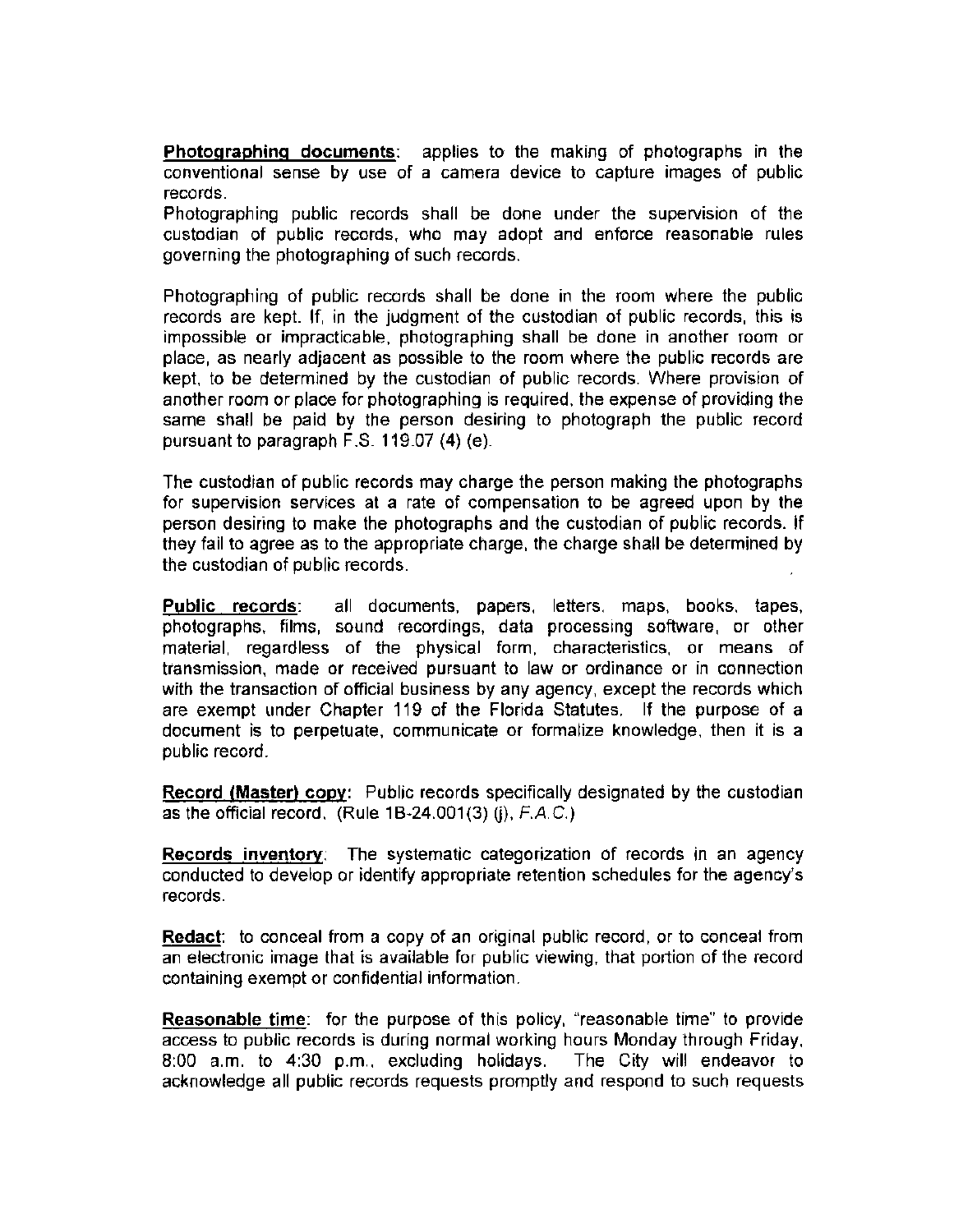in good faith . A good faith response includes making reasonable efforts to determine from other officers or employees within the City whether such a record exists and to respond fully to all public records requests as quickly as possible.

**Records Coordinator:** An employee of the City designated as responsible for the coordination of public records activities for his/her respective department.

**Records Management Liaison Officer (RMLO) :** The RMLO is designated by the Secretary of State and serves as the department's contact for records management. The City Clerk is the RMLO. In addition, each department shall appoint a Records Coordinator who will be the RMLO's records contact for that department. Address all questions, issue or concerns relating to records to the RMLO.

**Retention period:** Retention is the minimum period of time for which a record or record series must be retained before final disposition, based upon the administrative, legal, fiscal, and historical values of the records series. Records may be kept longer than the specified time but never less than the scheduled period.

**Special Service Charge:** The hourly rate plus benefits of the employee(s) fulfilling the public records request.

**Supporting documents:** Public records assembled or created to be used in the preparation of other records that are needed to trace or explain actions, steps, and decisions covered in the final copy.

**Vital records:** Records that are essential to the operations of an agency and/or to protecting the rights of individuals and that are needed in order to resume the critical business of the agency after a disaster or emergency, regardless of whether they have a permanent, long-term or short-term retention. Vital records should be identified during the records inventory process and as part of a disaster preparedness program.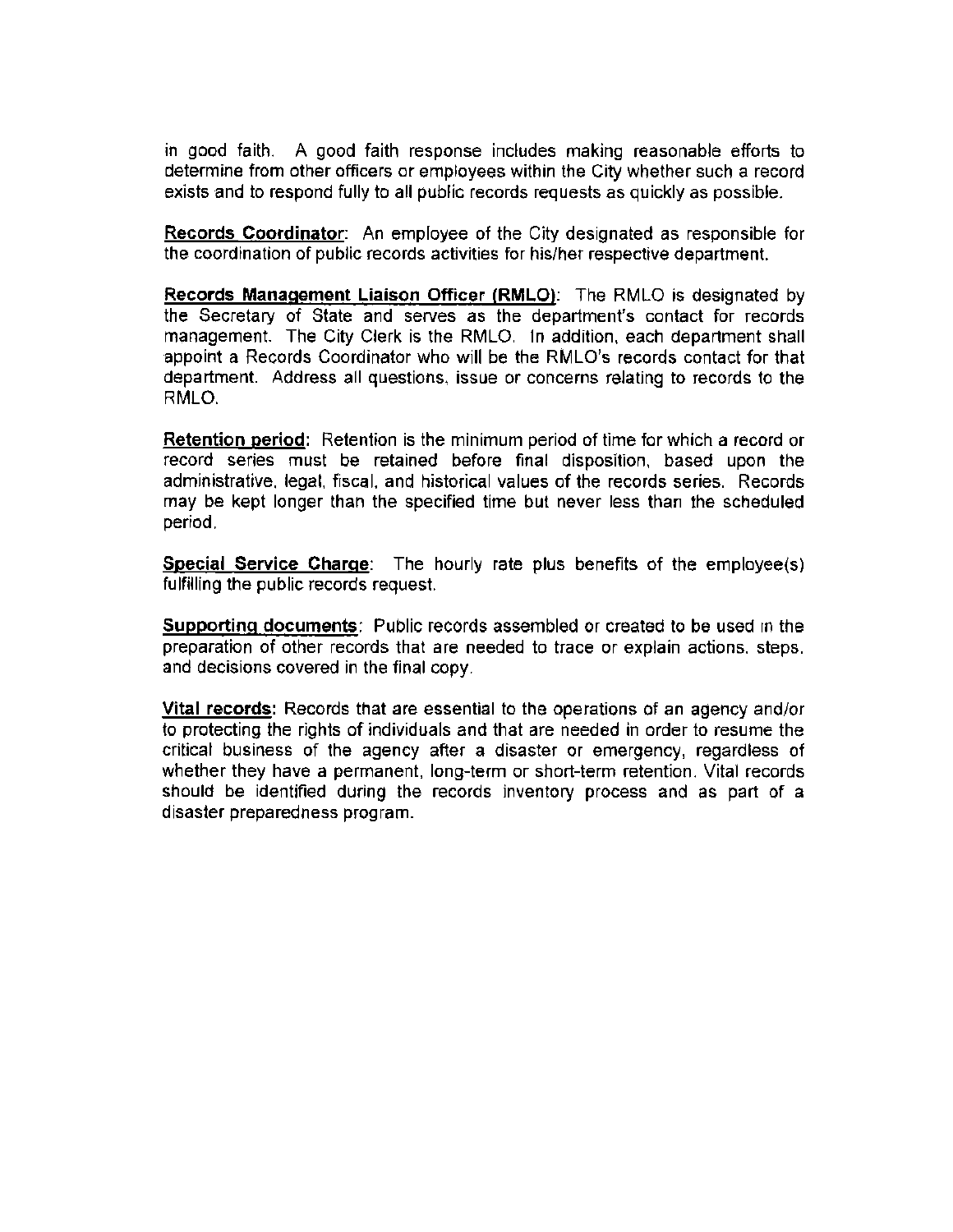

CITY OF ST. PETE BEACH 155 COREY AVENUE ST. PETE BEACH, FL 33706-1839 (727) 363-9201 www. stpetebeach. org

#### PUBLIC RECORDS REQUEST

| Name:                  |                                                                                          |  |
|------------------------|------------------------------------------------------------------------------------------|--|
| Address:               |                                                                                          |  |
| Phone:                 | Email:<br>and the control of the control of the control of the control of the control of |  |
| Information Requested: |                                                                                          |  |
| Received by:           |                                                                                          |  |
| Date of Request:       | Date Completed:                                                                          |  |

Florida Public Records Law, Florida Statutes, Chapter 119: defines a public record as, "all documents, papers, letters, maps, books, tapes, photographs, films, sound recordings or other material, regardless of physical form or characteristics or means of transmission , made or received pursuant to law or ordinance or in connection with the transaction of official business by any agency." If the purpose of a record is to perpetuate, communicate or formalize knowledge, then it is a public record .

Public Records Fees: Please contact the City Clerk's Office for related costs.

How to request a public record: Contact the City Clerk's Office via telephone, email, fax, mail or in person. Requests are not required to be in writing and the person making the request is not required to identify him/herself. This form is provided for your convenience and for accuracy in providing the exact information you request.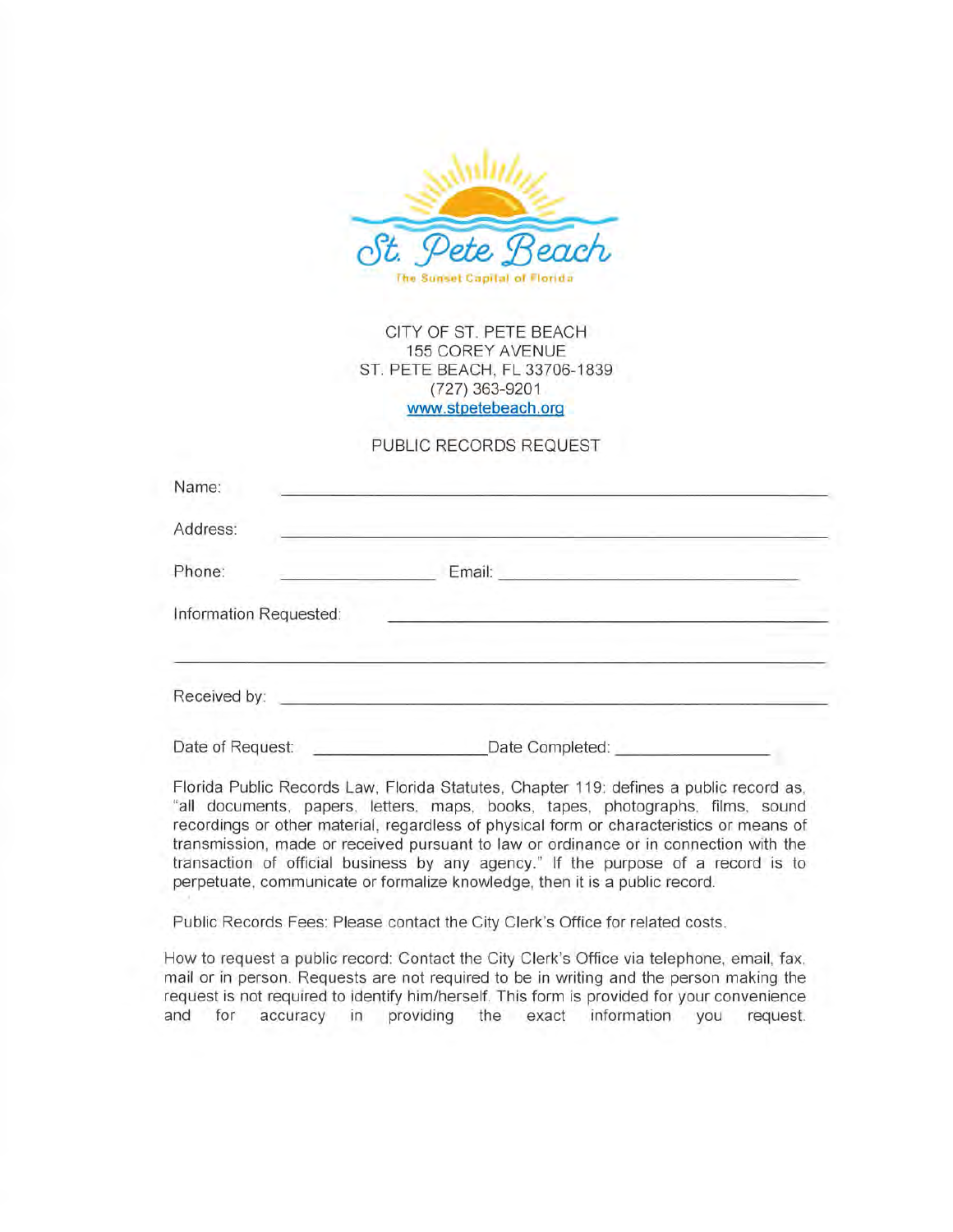#### **Retention Label**

| Department:              |                                                                                           |
|--------------------------|-------------------------------------------------------------------------------------------|
| Documents(s):            | the control of the control of the control of the control of the control of the control of |
|                          |                                                                                           |
| Date Range:              | <u> 1980 - Johann John Stone, markin fizikar (h. 1980).</u>                               |
| <b>Destruction Date:</b> |                                                                                           |
| FL Statute:              | <u> 1989 - Jan James Jan Salaman (</u>                                                    |
|                          | <b>Retention Label</b>                                                                    |
| Department:              | <u> 1980 - Johann Barbara, martin amerikan basal da</u>                                   |
| Documents(s):            |                                                                                           |
|                          |                                                                                           |
| Date Range:              |                                                                                           |
|                          |                                                                                           |
| <b>Destruction Date:</b> | the control of the control of the control of the control of the control of the control of |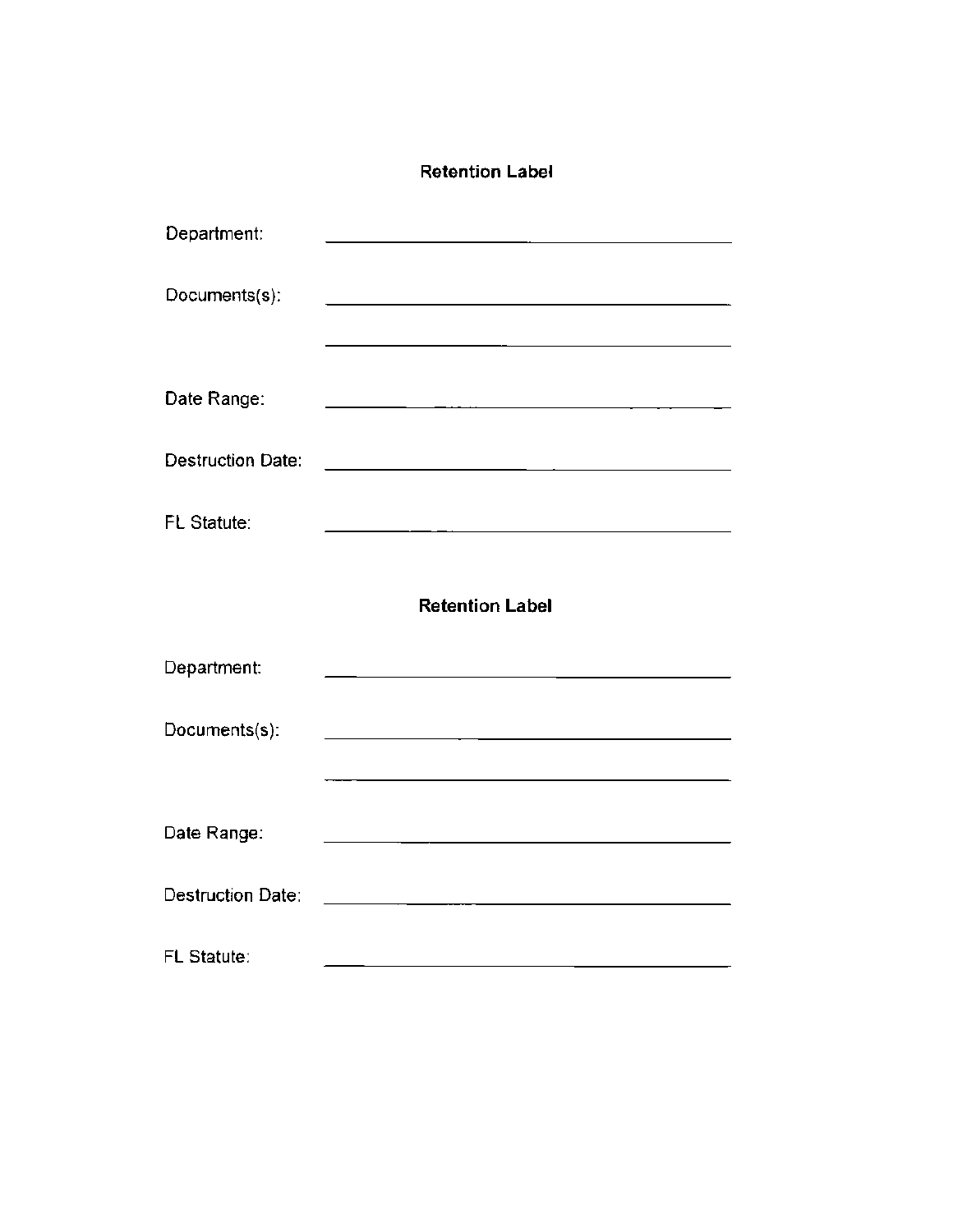#### **VEHICLE CARD**

#### **PUBLIC RECORDS REQUEST HOW TO HANDLE**

Florida Statutes, Chapter l 19, allows any person to approach any municipal employee and submit a public records request.

ff you are approached with a public records request, do the following:

- 1. **Accept the request**. If provided verbally, write as much information as possible to provide a clear, concise fonnat of the request.
- 2. **Tell the requestor** that you will process the request in accordance with Florida law.
- 3. **Immediately forward** the request to the City Clerk's Office or to your direct supervisor.
- 4. **NOTE**: The requestor is not required to identify himself/herself, put the request in writing, explain why it is needed, or explain what s/he intends to do with it. If no ID is provided, ask how the requestor would like to receive the information.